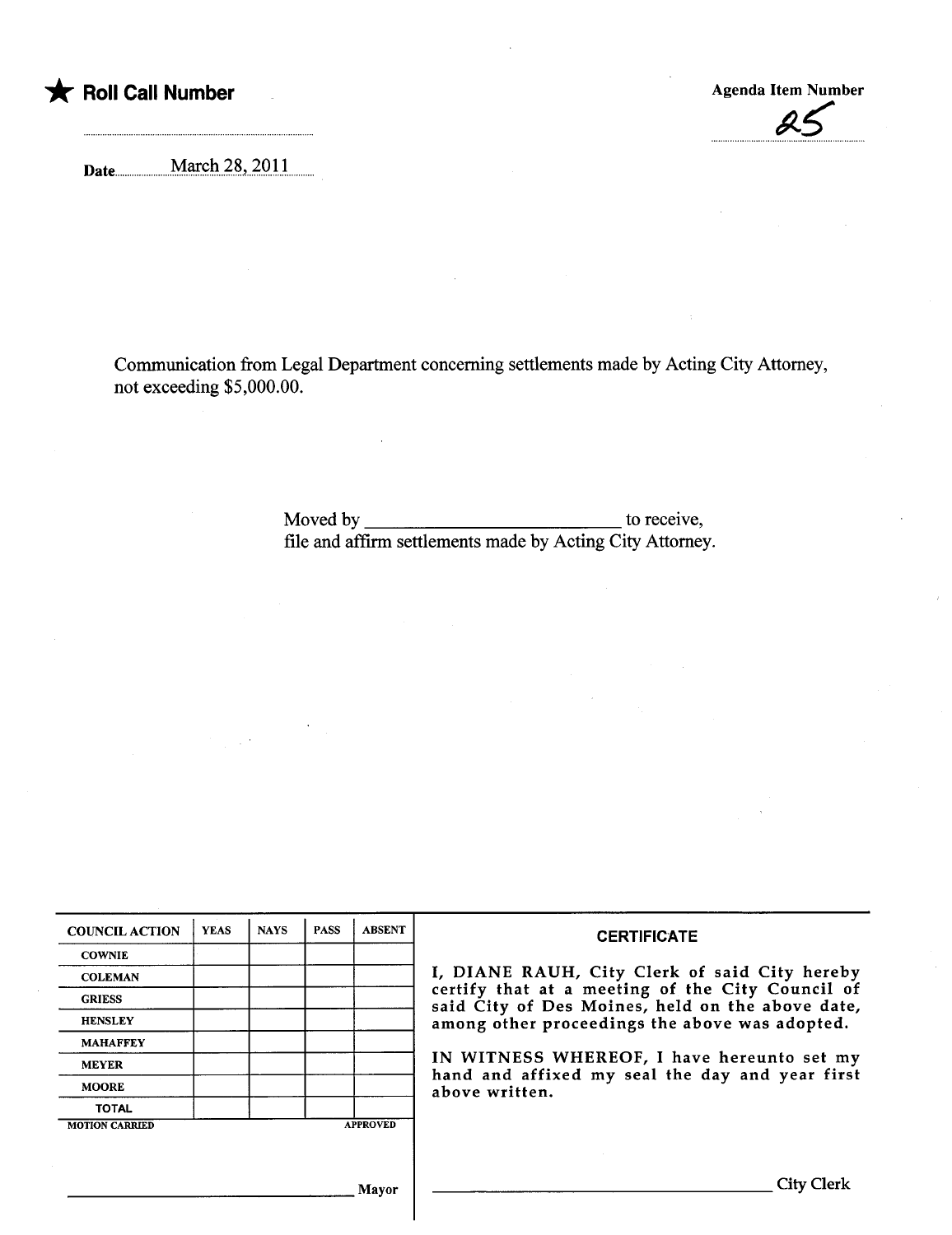CITY ATTORNEY Bruce E. Bergman

DEPUTY CITY ATTORNEYS Mark Godwin Lawrence R. McDowell Kathleen Vanderpool

ASSISTANT CITY ATTORNEYS Angela T. Althoff Roger K. Brown Ann M. DiDonato David A. Ferree Glenna K. Frank Gary D. Goudelock. Jr.

Michael F. Kelley Vicky L. Long Hill Steven C. Lussier Katharine J. Massier Carol J. Moser Douglas P. Philiph



 $25$ 

March 28, 2011

## HONORABLE MAYOR AND MEMBERS OF THE DES MOINES CITY COUNCIL

Re: Report to Council

Pursuant to the authority and direction of Council authorizing the City Attorney to settle claims, lawsuits and workers compensation actions for a total sum not to exceed \$5,000, I submit to Council the following summary report of settlements made:

TMC AUTO BODY, \$458.40 in payment of property damage claim of 9/22/10 when City Inspector struck co-worker's personal car that was parked in the Armory parking lot.

ENTERPRISE RENT A CAR, \$279.68 for rental car expense resulting from incident of 11/1/10 when City driver rear-ended stopped car in the 2100 block of Grand Avenue.

TMC AUTO BODY, \$280.00 in payment of claim of 10/19/10 when Grand Avenue was being repaved and claimant's vehicle received asphalt emulsion on it durng the repaving.

MICHAEL T. MCCLISH, \$526.40 for plumber's call, cleaning and labor costs associated with claim of  $10/5/10$  when sanitary sewer was obstructed at  $2501$  Holcomb.

ATLANTIC BOTTLING COMPANY, \$3,707.49 in payment of property damage claim of 11/16/10 when parks employee backed into claimant's parked truck at 2945 East University Avenue.

HAROLD RENDER, \$1,756.10 for plumber's call and various property damage resulting from obstructed sanitary sewer in the summer of 2010 at 701 Boston.

TMC AUTO BODY, \$419.00 for repairs to claimant's vehicle; claimant is a fireman whose car was parked at Station 9 and was damaged on 10/27/10 when a dumpster rolled into the vehicle because of heavy winds.

KIMAN GLASS, \$168.00 for damage to claimant's vehicle on 10/11/10 when claimant parked her vehicle at the Airport; demolition of concrete nearby caused chips on the windshield and side glass.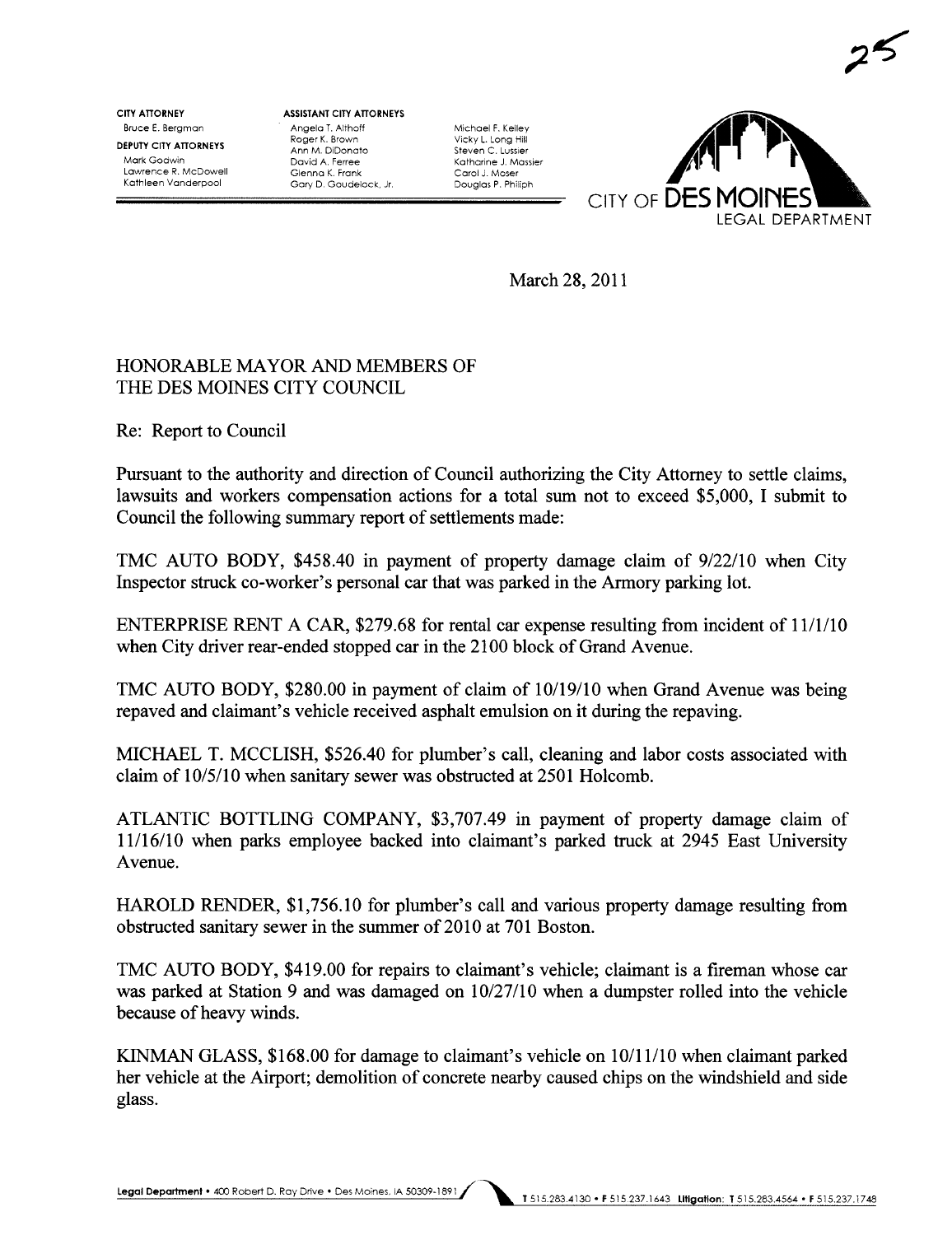CHAES BACKSTROM JR., \$1,751.24 for repairs to claimant's vehicle resulting from incident on 9/7/10 when claimant struck tree limb that was extending into street in front of 331 S.W. Thornton.

M.V.P. FENCE, \$392.50 in payment of property damage claim of 11/16/10 when truck driver struck claimant's chain link fence in the alley at 1701 East 24<sup>th</sup> Street.

WILLIAM BRYANT SR., \$848.45 for damaged to vehicle that police officer struck while attempting a right turn at 3607 Ingersoll Avenue on  $10/24/10$ .

KATHLEEN JENKINS, \$285.58 in payment of claim for plumber's call, labor and property damage resulting from obstructed sanitary sewer on 11/9/10 at 3909 Waveland Drive.

TMC AUTO BODY, \$830.90 for damage to claimant's vehicle on 12/3/10 when toter came loose from pickup arm of garbage truck and struck car on ML King Parkway at University Avenue.

VINCENT TRAVIS, \$165.48 in payment of claim for stolen property of City Inspector who parked his city car in the Lugutti parking ramp at 555  $5<sup>th</sup>$  Avenue and it was burglarized on 11/15/10 or 11/16/10.

RICK L. RAMSEY, \$630.09 for property damage claim of 11/19/10 when police damaged door of duplex at 3900 Lower Beaver Road while looking for witness.

FLORENCIO ESTRADA, \$3,575.00 for vehicle damage resulting from incident of 12/12/10 when plow driver slid through stop sign at 43<sup>rd</sup> Street and Madison Avenue and struck claimant's vehicle.

NATIONWIDE INSURANCE AS SUBROGEE OF CHERYL WALTER, \$3,008.90 in payment of claim of  $10/5/10$  when another claimant failed to see a stop sign on  $36<sup>th</sup>$  Street at Cottage Grove because tree limbs were blocking the sign and claimant struck Ms. Walter's vehicle.

BROWN'S DIRT WORKS, \$3,000.00 in payment of claim regarding a damaged water stop box in June of 2010 at 233 East Jackson.

HAZEL R. BURKETT, \$50.00 for damaged mailbox that was struck by snowplow on 12/12/10 at 1405 Sampson.

ROB SWISHER, \$1,549.09 for property damage and cleanup and labor resulting from obstructed sanitary sewer on  $12/12/10$  at 3300 S.E.  $\overline{4}^{\text{th}}$  Court.

BRENDA COURTNEY, \$771.00 for property damage, cleanup and labor resulting from obstructed sanitary sewer on  $12/12/10$  at  $271253^{rd}$  Street.

JILL WILHELM, \$233.02 in payment of claim of 12/23/10 when objects fell from truck on Highway 28 and broke claimant's windshield.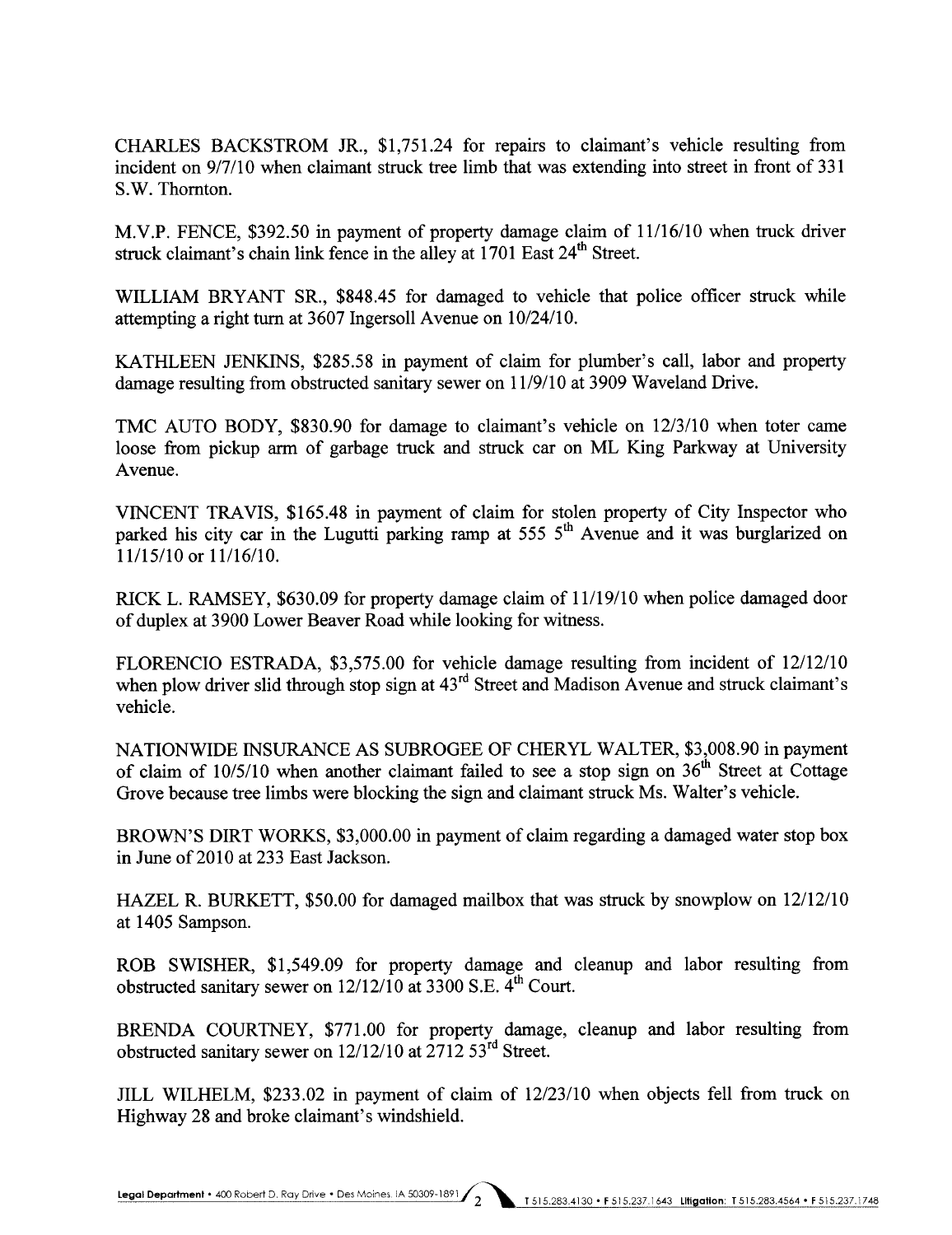DAVID LITTLE, \$30.00 to replace mailbox that was struck by snowplow in the winter of 2009 at 3250 Park Avenue.

KINMAN GLASS, \$230.65 to replace windshield that was damaged when debris fell from garbage truck on 1/17/11 at Delaware Avenue.

JIM AND KIM LAME, \$100.00 in payment of property damage claim of 1/14/11 when plow truck rear-ended stopped vehicle at Euclid and East 14<sup>th</sup> Street.

STEVE KNOWLTON, \$1,043.74 for repairs to vehicle resulting from incident of 12/31/10 when City truck slid on ice and struck corner of van on Beaver Avenue north of Forest Avenue.

MIKE PARKS, \$44.38 for reimbursement of impound fees resulting from incident of 1/12/11 when claimant's vehicle was impounded from the 1300 block of Randall Place to allow Des Moines Water Works to repair a water line that had burst; police were unable to locate claimant at the time. The City will seek reimbursement from Des Moines Water Works.

MARTIN SEIBERT, \$4,400.00 in payment of claim of 1/18/11 when police officer ran a stop sign and struck claimant at East 4<sup>th</sup> Street at East Court Avenue; ENTERPRISE RENT-A-CAR, \$559.35 for rental car expense.

ERIN MCKINEY, \$5,000.00 for purchase of a new vehicle resulting from incident on 1/20/11 when meter maid struck claimant on Walnut Street at 15<sup>th</sup> Street when she failed to stop at stop sign; an additional payment for car rental expense and medical expenses will be requested at a future City Council meeting.

NEAL WALTON, \$600.00 for repairs to vehicle that was struck with the pickup arm of a garbage truck on  $1/11/11$  at 1251 Stewart Street.

QWEST, \$950.24 in payment of property damage claim of 11/1/10 when telephone cable at 1500 McKinley was damaged by City crew using a back hoe.

KINMAN GLASS, payments of \$410.92 and \$82.90 to replace windshield that was damaged on 1/10/11 when snowplow pushed snow from overpass on 1-235 at Second Street and broke claimant's windshield.

CAROL SMITH, \$1,873.32 in payment of property damage claim of 1/11/11 when a snow plow struck parked truck at the Pioneer Columbus Community Center.

DAVIS, BROWN, KOEHN, SHORS & ROBERTS, P.C. TRUST ACCOUNT, \$3,000.00 in payment of claim of 12/1/10 when the Davis Law Firm disputed the validity of a judgment lien for property at 2701 E.  $37<sup>th</sup>$  Court.

DAVE AND SANDI DEERY, \$30.00 to replace mailbox that was damaged by snowplow on 2/2/11 at 2824 East Kenyon.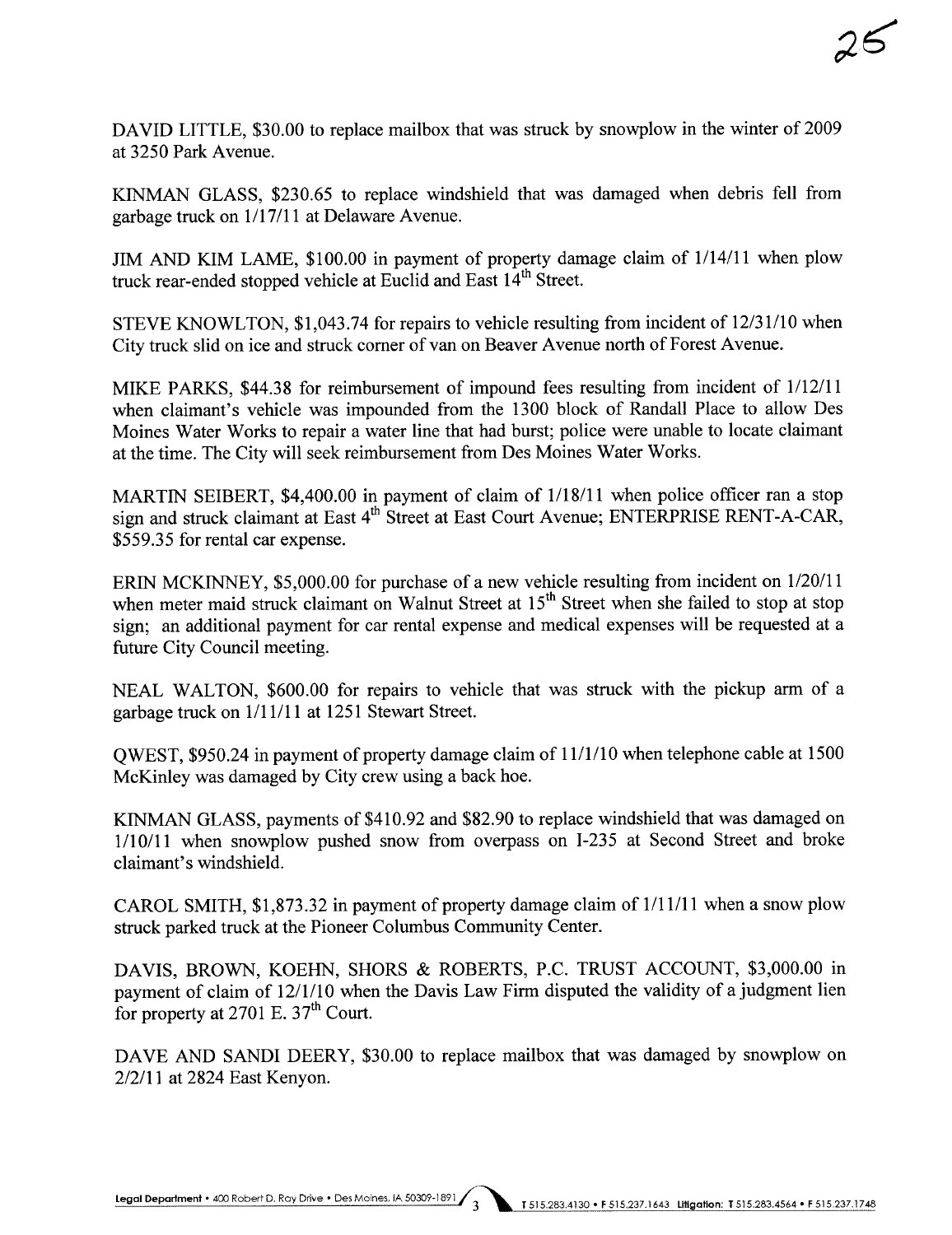MICHAEL BUTTERS, \$923.90 in payment of claim of  $11/20/10$  when police arrested occupant of claimant's vehicle and while being arested he attempted to pull away from police and fell onto hood of claimant's vehicle.

DANIELLE WARD-WELL, \$1,300.00 for damages to claimant's vehicle on 2/2/11 when snow plow driver backed into stopped car on S.E.  $10^{th}$  Street at Thornton Avenue. NATIONWIDE INSURANCE AS SUBROGEE OF TOM SHERRARD, \$709.37 in payment of claim of  $1/11/11$  when claimant struck backing snow plow on Hartford at S.E.  $14<sup>th</sup>$  Street while attempting to pass the plow.

DAVID TRACHTENBERG, \$30.00 to replace mailbox that was struck by snow plow on 2/2/11 at  $3514$  S.E.  $20^{th}$  Street.

TMC AUTO BODY, \$401.20 for repairs to claimant's vehicle resulting from incident of 12/12/10 when plow drver struck parked car at 3521 Center Street; ENTERPRISE RENT A CAR, \$119.84 for rental car expense.

JANA CURTIS-VOLLE, \$949.61 in payment of claim of 12/9/10 when claimant was arested and her Blackberry cell phone was lost while in police custody.

KRAIG JACKSON, \$1,200.00 for property damage on  $12/13/10$  when sewer at 1916 East 39<sup>th</sup> Street was obstructed and caused damage; FARMER'S INSURANCE EXCHANGE, \$1,948.52 for cleaning and deductible resulting from this property damage claim.

IOWA STEAK CO., LLC, \$342.13 for repairs to vehicle resulting from incident of 2/2/11 when plow driver struck parked truck on Wall Avenue.

MATTHEW AYALA, \$3,089.03 in payment of claim of 2/2/11 when City driver backed into claimant who was stopped on S.E. 5<sup>th</sup> Street at Trowbridge Street.

TIMOTHY HARTMA, \$100.00 for property damage claim of 1/12/11 when City Inspector rear-ended claimant's truck on 34<sup>th</sup> Street at University.

MIDAMERICAN ENERGY COMPANY, \$1,074.65 in payment of claim of 8/30/10 when City crews struck electric line at 4900 and 4902 University Avenue.

MID AMERICAN ENERGY COMPANY, \$332.02 for repairs to utility pole at 3812 Shawnee Avenue that was struck by City driver on 11/22/10.

JOSEPH EARL MOSHER, \$428.00 in payment of lost property claim of  $12/19/10$  when claimant was arrested and taken to jail and his wallet was given to another person by mistake.

GLENNA FRANK AND BRANDON KIMBLE, \$515.11 for property damage, plumber's call, and cleanup resulting from obstructed sanitary sewer on  $2/13/11$  at 1041 Trisha Avenue.